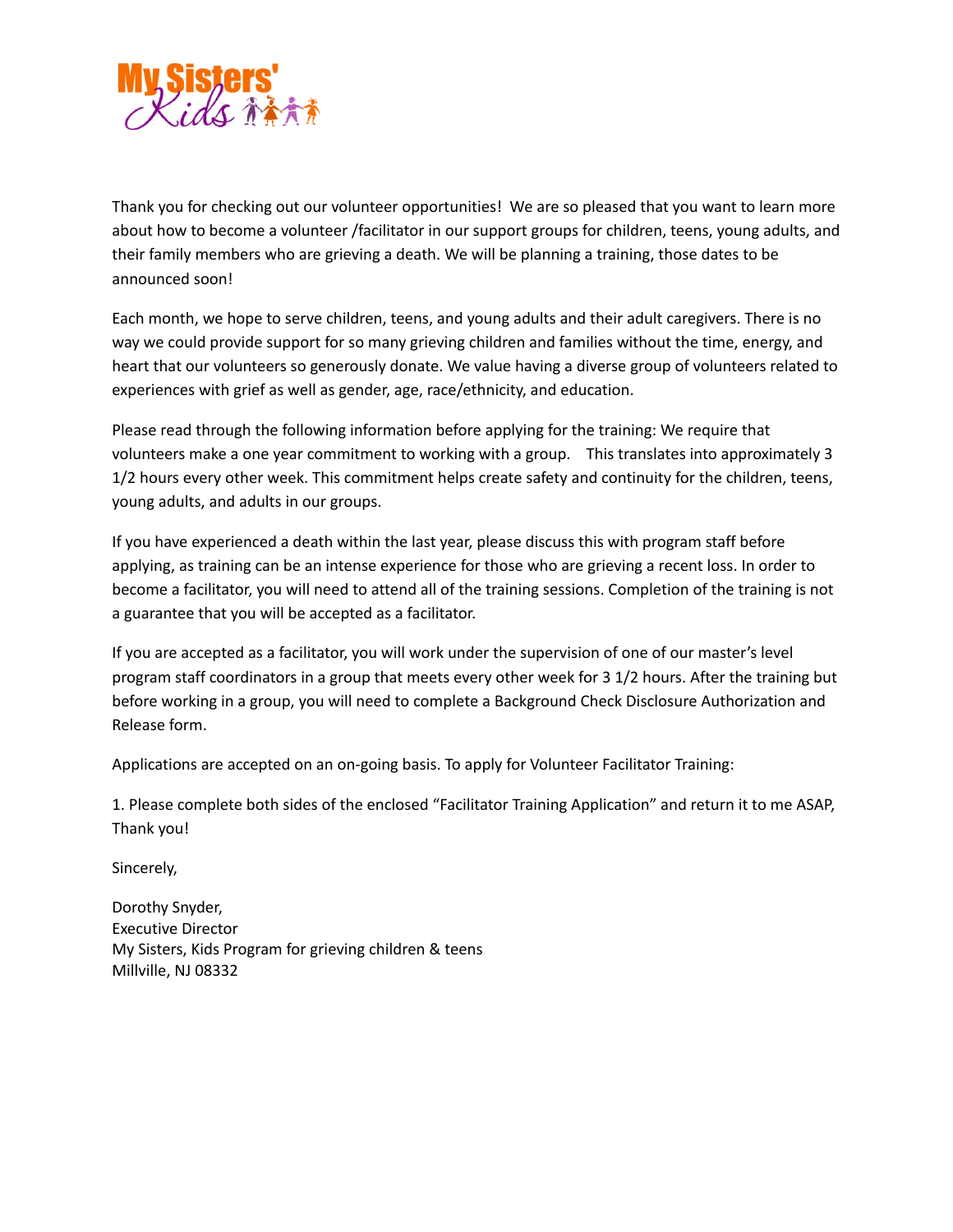

## **The My Sisters' Kids Program Volunteer/ Facilitator Training Application**

| Mail to: 1800 E. Broad St., Millville, NJ 08332    |  |
|----------------------------------------------------|--|
| Email to: 4mysisterskids@gmail.com (Attn: Dorothy) |  |
|                                                    |  |
|                                                    |  |
|                                                    |  |
|                                                    |  |
|                                                    |  |
|                                                    |  |
|                                                    |  |
|                                                    |  |
|                                                    |  |

Please check below:

I understand that I am required to attend all (3 sessions) of the Volunteer Facilitator Training before I can become a facilitator in a peer support group sponsored by The My Sisters' Kids Program.

\_\_I understand that The My Sisters' Kids Program reserves the right to accept or reject any potential trainee as a facilitator even after he/she has completed the 3 sessions of the training.

\_\_I understand that this training is offered only to those who intend to volunteer for at least one year as a facilitator of a peer support group sponsored by My Sisters' Kids and that the minimum commitment is for 3 ½ hours per session in a group that meets twice a month.

I understand that if I am accepted as a facilitator, I will be asked to complete a Background Check Disclosure Form.

\_\_I understand the fee for the training is \$ 25.00. If I am accepted into the training, a \$15.00 deposit will be required to hold my space. I will pay the remaining \$10.00 prior to the first day of training.

\_\_I understand that facilitating children may be physically active. I am physically able to climb stairs, sit on the floor and play actively.

| Signature | ነ ጎተረ |
|-----------|-------|
|           |       |